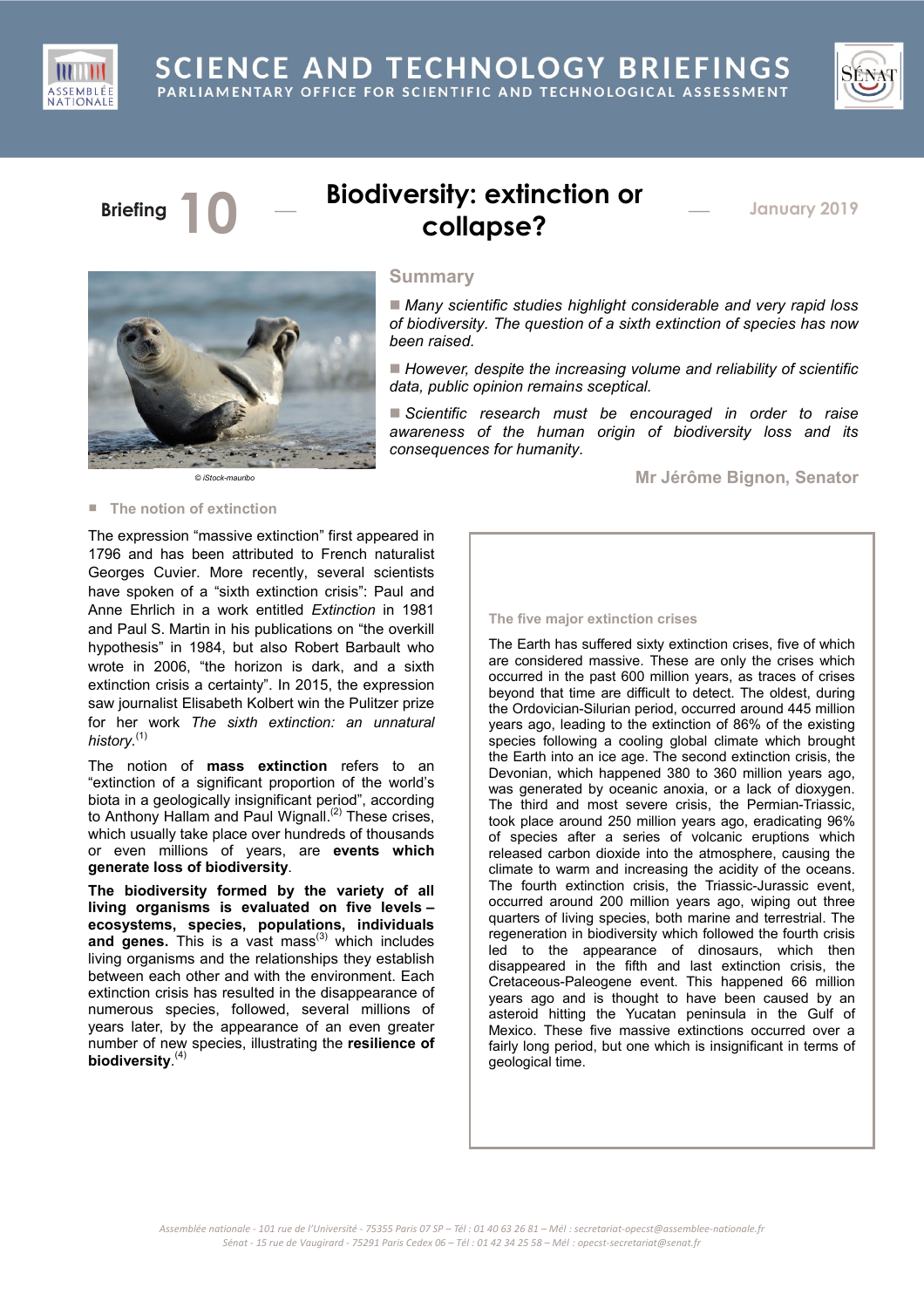# ■ **Collapse of biodiversity and temporality**

All species are destined for extinction, but the speed of the current erosion of biodiversity is alarming as it is ten to one hundred times faster than that noted in previous geological times.<sup>(5)</sup>

This **rapid change is disproportionate to the natural speed of extinction, and is worrying due to the imbalance** it causes in terrestrial and marine ecosystems in the Anthropocene.

The notion of the **Anthropocene** was introduced in 2002 by Paul Crutzen, Dutch meteorologist and chemist and winner of the 1995 Nobel Prize in Chemistry. It designates a **new geological time, one dominated by humans, their domestic animals and their cultivated plants**. (6) In contrast to the previous geological times where changes were brought on by natural disasters or events, humans are at the centre of the Anthropocene, and are the main drivers of the current change.

It is important to understand the composition of biodiversity as precisely as possible in order to appreciate the scale of the crisis. Each year, **16,000 to 18,000 new species** are discovered, but at the same time **species are disappearing even before having been discovered and therefore described, named, referenced and classified**. (7)

Oceanographers and marine specialists confirm a sharp and worrying decline in the numbers of organisms exploited in the oceans (fish, crustaceans, molluscs), although they are not yet extinct. This understanding gap is due to the currently poor knowledge of marine stocks. By contrast, terrestrial biodiversity had been the subject of many studies and more is known about it.

There are currently over 2 million identified species. Scientists estimate the number of living species to be between 10 and 20 million.

We are currently witnessing the "**rapid decrease in numbers of individuals within some of the remaining populations**". (8) This phenomenon should be dissociated from the concept of "massive extinction",<sup>(9)</sup> but it is a preliminary step. Humans can nonetheless take action to counter this collapse and thus prevent mass extinction. **The rapid decrease in numbers can be curbed**, whereas extinction, once it has happened, cannot be reversed.

Loss of biodiversity must not be reduced to a decline in the diversity of species: it also affects the way communities of species adapt to the most varied of environments.<sup>(10)</sup> And yet, such rapid change has two consequences: ecosystems are confronted with **homogenisation** (the loss of many specialist species, replaced by a few generalist species which are the same everywhere), a phenomenon which then leads to **a sharp decline in their powers of resilience**. When an ecosystem becomes weakened, it loses complexity, abundance and diversity. And the strength of an ecosystem lies in its composition: the cohabitation of a large number of complementary individuals and species **which do not provide the same ecological services.** This simplification of ecosystems can be seen in a decrease in the number of specialised species, whose adaptation and survival skills are subject to very strict conditions. (11) The phenomenon of **coral bleaching** is a good illustration of this.<sup>(12)</sup>

# ■ **Scientific indicators and tools**

The scientific world strives both to establish robustly the reality of these observations and the reliability of the research, and to share it with as many people as possible.

Scientists, especially biologists and oceanographers, use many and varied tools to observe the collapse in numbers of individuals in populations.

**The main action of the International Union for Conservation of Nature (IUCN)**, an organisation composed of governments and civil society organisations, **is to compile red lists of endangered species**(13) by identifying the species concerned and making recommendations by category<sup> $(14)$ </sup> within the list. For France, in order to collect reliable data, the French committee of the IUCN and the French Natural History Museum (MNHN) use a table which can theoretically be applied to all species, with objective criteria including the biological factors associated with extinction risks, the population size of the species, its rate of decline, the surface area of its geographic distribution or its degree of fragmentation.<sup>(15)</sup> In fact, for the majority of species (especially invertebrates, which make up more than 95% of animal species), the quality of data available on demographics, population dynamics or geographic distribution is insufficient to apply the criteria. The list is not made by a single person as the assessment is conducted by a group of specialists in collaboration with experts and associations. The decision to classify an individual or a species in a particular category is made on a collective, unanimous basis. Declaring a species extinct comes with serious consequences, as it *ipso facto* prevents any conservation actions from being implemented.

The French Committee of the IUCN and the MNHN have compiled lists for France of mammals, birds, reptiles and amphibians, freshwater crustaceans, as well as dragonflies and butterflies. (16) To date, **the French Committee of the IUCN has only assessed 5% of the species in France, or 93,500 species in Metropolitan France and overseas territories. It is looking to extend the scope of its action to invertebrates, which have long fallen by the wayside**. (17)

The IUCN's Red List is a reliable tool for finding out the conservation status of the best-known species, but is highly inadequate for the largest portion of biodiversity: insects, molluscs, fungi, etc., which make up the vast majority of living species.

For this reason, researchers have developed a range of other techniques for assessing biodiversity. The **species-area relationship**,<sup>(18)</sup> following a probability method, **counts species losses based**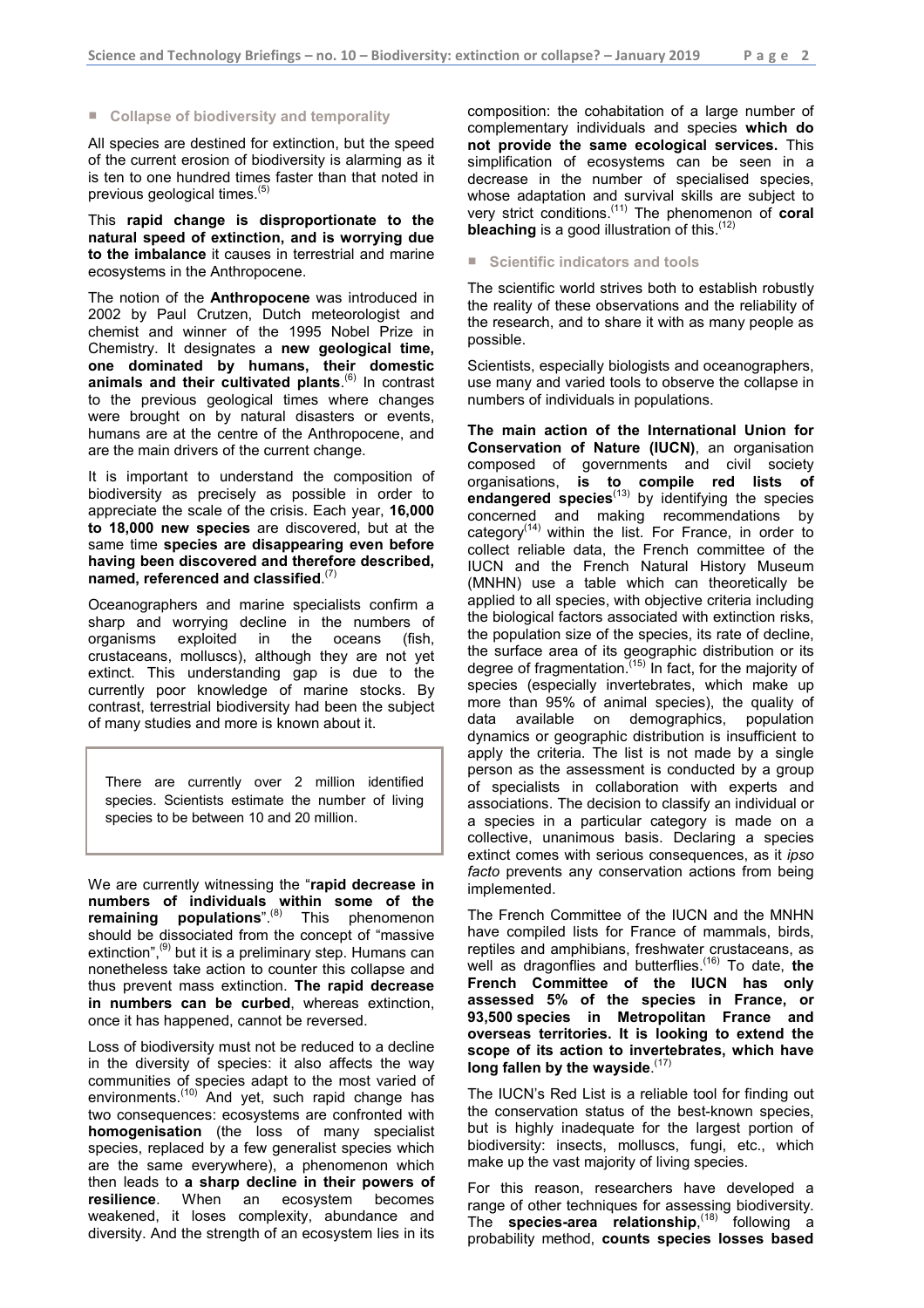# **on the principle that the larger a territory is, the more species it will contain.**

Using a mathematic ratio, it is possible to calculate the number of species brought to extinction when a



given surface area of an ecosystem is lost, especially in the event of deforestation. But this tool is only relevant on territories with significant geographical coherence.<sup>(19)</sup>

Another method, also probabilistic, is used to build a **mathematical model of the likelihood of extinction based on species collection and observation dates**(20) using three parameters: a *date of change in overall speed of extinction rate* after which extinctions become possible and, for each geographical area, an *extinction probability per year* and a *collection probability for the species during fieldwork*. The results obtained are compared with information provided by experts consulted beforehand, who have local knowledge of regional fauna or worldwide knowledge of the particular groups of species. The results of these two approaches, tested on a random sample of 200 species of terrestrial molluscs around the world, are remarkably congruent.

**In contrast to the rate of 0.04% suggested by the IUCN Red List, this approach shows that, since the early 1980s, nearly 10% of the world's terrestrial fauna has become extinct**.

**Participatory science** is another tool used by the French Bird Protection League (LPO) and the French Natural History Museum to gather data which is then analysed by scientists and compared with data from previous years. Birds in particular are studied in this manner as they are good indicators of biodiversity loss due to their presence in all environments – forests, urban and rural areas – and their position at the top of the food chain.

The **STOC programme (***Suivi Temporel des populations d'Oiseaux Communs***), which monitors populations of common birds**, is supported by local LPOs and a network of naturalists. It was established in 1989 by the Centre for Research on the Biology of Bird Populations of the French Natural History Museum, and estimates the variation in numbers of common nesting birds in the short and long term, as well as establishing more complex indicators to measure the development of

ecosystems. These data are collected by volunteer naturalists during listening sessions. The programme has highlighted the severe decline in numbers of common birds in France, especially in agricultural areas, with the loss of a third since 2001.

The most recent project, launched in July 2017, is the **interactive site for naturalists, Faune-France, which has collected 70 million data items in one year**, thanks to a large network of volunteers working with 80,000 subscribers, 20,000 of whom contribute on a regular basis. The Faune-France network includes the STOC data, as well as opportunistic data and research data. The Faune-France site records the bird species, the sighting location and the time. **These data are processed using artificial intelligence, enabling Faune-France to analyse biodiversity loss and behavioural changes, such as the impact of climate change on bird migration**. The indicators make it possible track the advance or delay in migration dates compared to the date considered normal. Their analysis highlights behavioural changes in birds.

Artificial intelligence is also the focus **of work being conducted by the "Tara Expeditions" Foundation,** (21) **both during collection and in the analysis of data.** Using *Tara*, a schooner equipped for carrying cutting-edge scientific materials and teams, 283 different ocean areas have been analysed, along with 600 marine ecosystems, transposing human genomic medical techniques to the ocean to develop "ocean science". A massive, public, free-to-access database has been created. It serves as a reference for all scientists, and in the space of two years has received three million requests. Analysing and modelling these data requires the use of increasingly sophisticated algorithms.

# ■ **The causes of biodiversity loss**

A collapse in the number of individuals is the result of many causes which come together to impact biodiversity. While there is consensus in the scientific world on these factors, not all researchers rank them in the same order. They nonetheless agree that climate change must not overshadow the other causes. These factors are currently being assessed by IPBES.<sup>(22)</sup>

The main causes are:

- **Destruction** and **artificialisation** of habitats and natural environments;<sup>(23)</sup>
- All forms of **pollution** (pesticides and rapid decrease in insect numbers; light; agricultural and maritime noise; marine hydrocarbons);
- **Overuse** of **natural resources** and **overfishing**, when the reproduction or renewal threshold is not respected;
- **Dissemination of invasive species, whether voluntary or involuntary**, which is especially significant in maritime and island ecosystems. Because of the absence of their predators and parasites, these species reproduce, upsetting the balance of the ecosystem; $^{(24)}$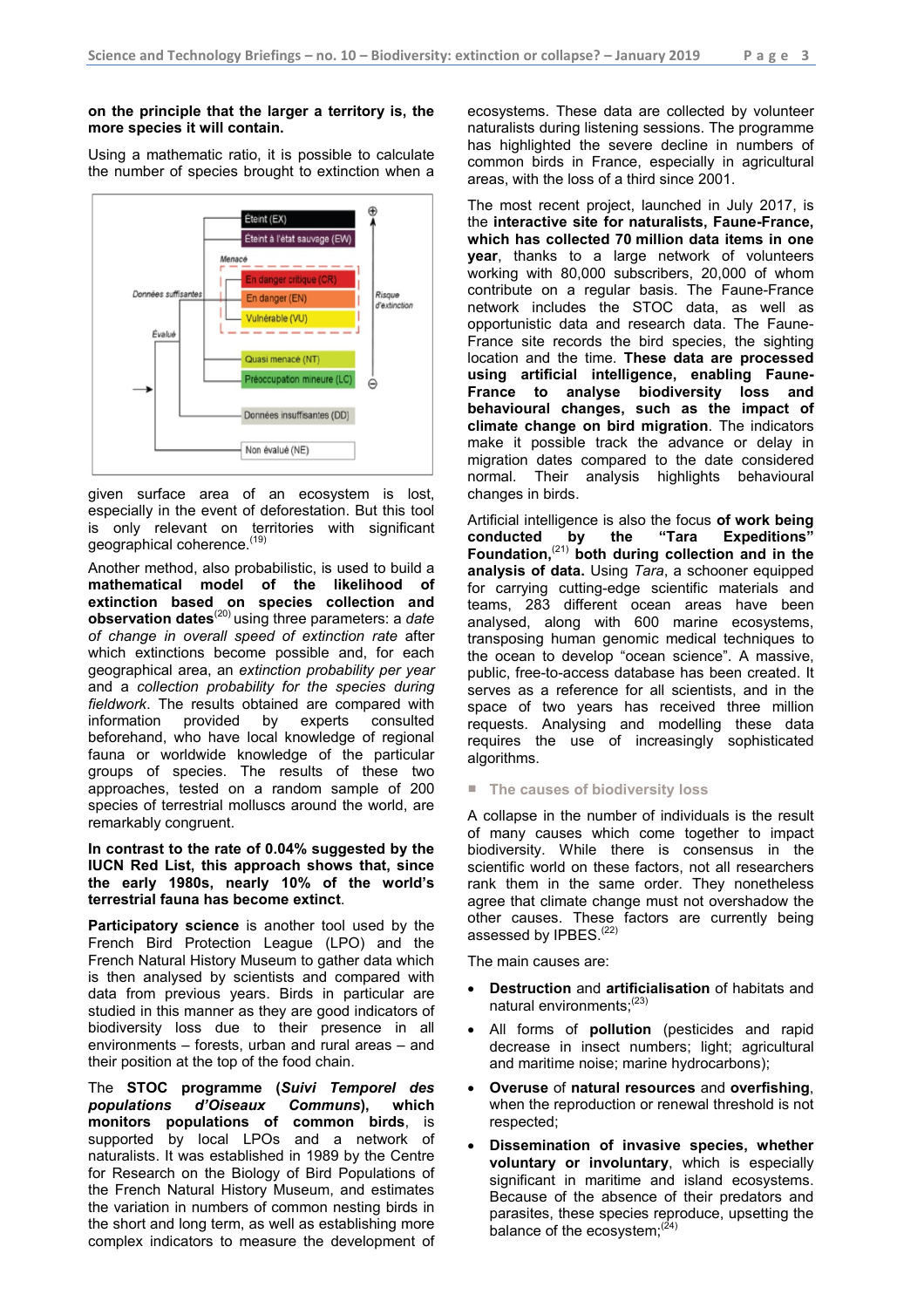- Global warming;<sup>(25)</sup>
- **Population growth**, which itself is linked to several other factors.<sup>(26)</sup>

### ■ **Scientific facts and scepticism**

The scientific world is stepping up its efforts to raise awareness among the general public of these massive losses in biodiversity. **The data are increasingly numerous and reliable. Yet there is a gulf, a disconnect between the reliability of these data and the absence of reaction from decision makers and public opinion** in putting a stop to this collapse.

This **scepticism has been the subject of major studies in the United States,** though unfortunately much less so in Europe, based on social psychology, but also by combining sociological and philosophical approaches. These research works are complementary: the former explains the population's current refusal to recognise biodiversity loss, and the latter highlights the lack of coherence in the ecological discourse, which is not sufficiently in touch with the interests of the population.

**Environmental generational amnesia,** (27) as theorised by Peter Kahn in 2002, establishes that environmental identity is constructed within a reference framework, which for each individual corresponds to a **normal nature**. This frame of reference, built during childhood, means that each generation has different references. It is simply impossible to be aware of something we have not experienced, which means that we protect only what we know: this amnesia is a first cause.

The second is **a cognitive dissonance**(28) **between individual belief and scientific information, which is perceived as too violent.** (29) Individuals, refusing to readjust their cognitive balance, reject the information they are given. Despite improved dissemination of information and many scientific publications, the scale of biodiversity loss requires us to question human behaviour to such a degree that pure and simple ignorance is preferred.

Finally, according to other studies combining philosophy and sociology, scepticism is thought to come down to the difficulty for environmental issues to be dealt with from a political standpoint. For example, **rather than talking about nature and biodiversity, it would be preferable to speak of soil or territory.** (30) This change in vocabulary could foster the emergence of environmental matters as issues of the future which involve citizens directly. The notions of territory and soil facilitate the link between abundance or prosperity targets and environmental preoccupations. This helps the individual to feel directly affected by losses in biodiversity and to agree to get involved in prevention.

All scientific research now agrees that this extinction crisis is rapidly outstripping previous crises, and that it is of human origin. Biodiversity is collapsing, with consequences on humanity that are difficult to foresee but which will affect services which are essential to our wellbeing and survival (pollination, soil regeneration, water cycle, leisure activities, etc.).

\*

We therefore need to **fully understand the many causes** of the phenomena which lead to biodiversity loss. In order to do so, it is essential to **develop a psychological and sociological approach** to acceptance of these losses by citizens. Finally, we must **continue to encourage scientific research,** including participative science. We should move forward on this threefold basis, with clearly defined concepts: we should not mix things up.

*OPECST Office websites:*

*[http://www.assemblee-nationale.fr/commissions/opecst](http://www.assemblee-nationale.fr/commissions/opecst-index.asp)[index.asp](http://www.assemblee-nationale.fr/commissions/opecst-index.asp) <http://www.senat.fr/opecst/>*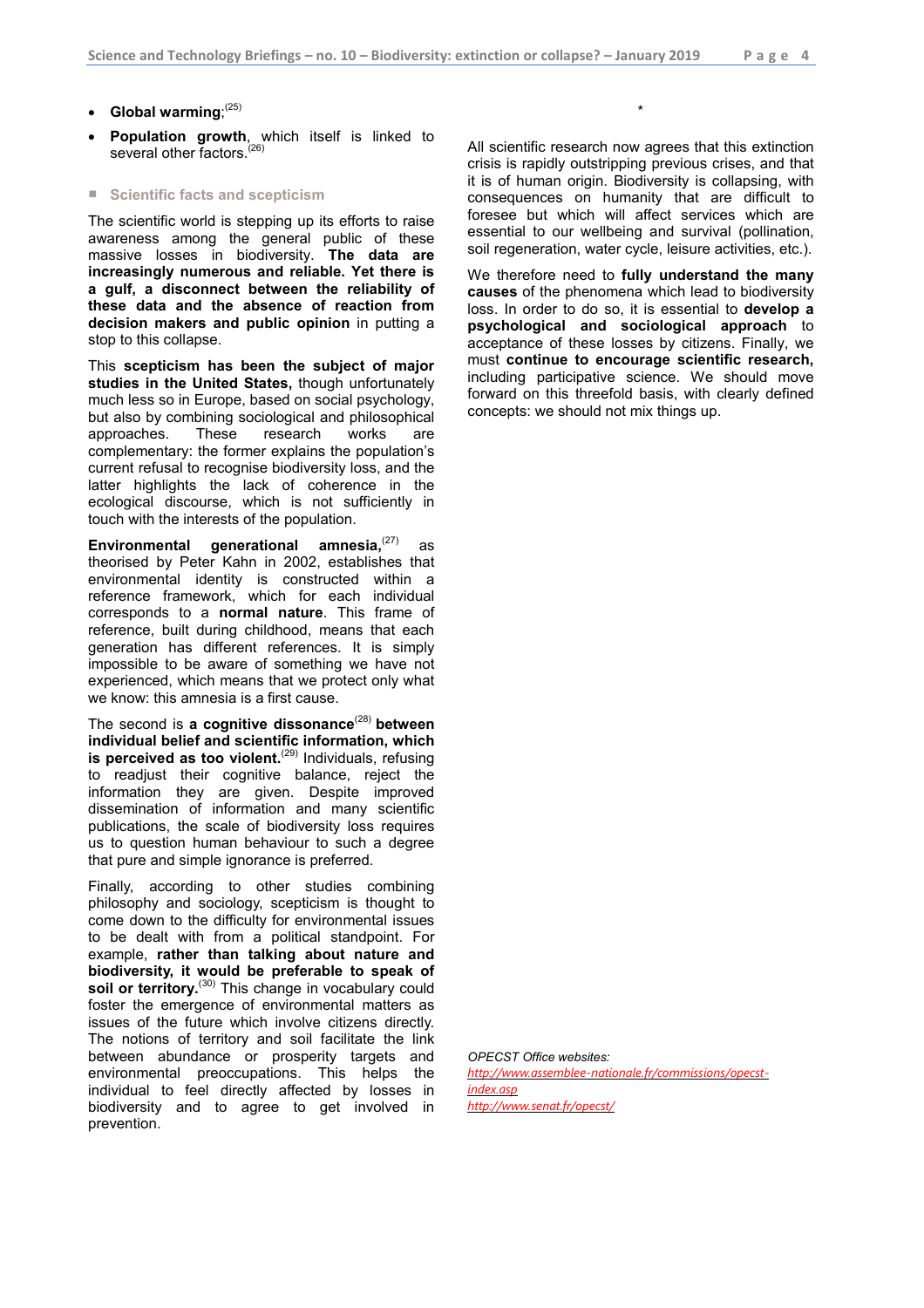**Endnotes**

**\_\_\_\_\_\_\_\_\_\_\_\_\_\_\_\_\_\_\_\_\_\_\_\_\_\_\_\_\_**

j

1 KOLBERT E., *The Sixth Extinction. An Unnatural History*. London: Bloomsbury, 2014, 325 pages.

<sup>2</sup> HALLAM R and WIGNALL R., *Mass extinctions and their Aftermath*, Oxford: Oxford University Press, 1997, 320 pages.

 $3$ Biodiversity includes (non-exhaustive): fungi, bacteria, vertebrates, invertebrates, as well as humans and protists, living single-cell organisms. For protists, see CARRADEC Q., PELLETIER E., DA SILVA C., ALBERTI A., SEELEUTHNER Y., BLANC-MATHIEU R., LIMA-MENDEZ G., ROCHA F., TIRICHINE L., LABADIE K., KIRILOVSKY A., BERTRAND A., ENGELEN S., MADOUI M.-A., MÉHEUST R., POULAIN J., ROMAC S., RICHTER D.J., YOSHIKAWA G., DIMIER C., KANDELS-LEWIS S., PICHERAL M., SEARSON S., "A global ocean atlas of eukaryotic genes", *Nature communication*, 9 (373), 25 January 2018.

4 *Environmental vocabulary*, "Resilience", JORF n° 0087, 12 April 2009 page 6438: "ability […] to resist and survive alterations or disturbances affecting its structure functioning, and eventually find a new balance".

<sup>5</sup> DUMAS Ch. « La biodiversité végétale : une richesse à connaître et à protéger » in *La biodiversité*, Lettre de l'Académie des Sciences, n° 31, p. 10.

<sup>6</sup> CAREY J., Are we in the "Anthropocene", Proceedings of the National Academy of Sciences of the United States *of America*, vol. 113, n°15, 12 April 2016, p. 3908–3909.

7 BŒUF G. (Préface), *#Sobériser. Innover pour un monde durable*, Paris: Presses des Mines, FNEP, 2018, p. 15 to 17.

BŒUF G. et LE BRAS H., « 10 milliards d'humains et alors ? », *Idées Le Monde*, 9 December 2017, p. 2-3. BŒUF G. (DIR), *L'homme peut-il accepter ses limites ?,* Versailles : éditions Quae, 2017, 198 pages.

 $8$  CEBALLOS G., EHRLICH P. R. and DIRZO R., "Biological annihilation via the ongoing sixth mass extinction signalled by vertebrate population losses and declines", *Proceedings of the National Academy of Sciences of the United States of America*, vol 114, no. 30, 10 July 2017, p. 6089 to 6096.

<sup>9</sup> SARTORI A. F., FONTAINE B. and OLIVIER G., "Anthropogenic Extinction of Pacific Land Snails: a case study of Rurutu, French Polynesia, with description of eight new species of Endodontids", April 2013.

 $10$  Ecosystems have been evaluated on a regional basis by experts at IPBES. IPBES is an intergovernmental platform on biodiversity and ecosystem services, established in April 2012. It is open to all members of the United Nations, and its main role is to improve the links between knowledge and decision-making, particularly in the development of tools and methods for supporting decisions which take into consideration all scientific knowledge. In doing so, IPBES relies on scientific research, civic society and governments, as well as local autochthonal stakeholders.

A 2014 – 2018 work programme was developed with four objectives: strengthening capacity and knowledge foundations, making regional and global assessments of the Africa, America and the Caribbean, Asia-Pacific and Europe and central Asia areas, developing thematic and methodological assessments, communicating and evaluating activities.

<sup>11</sup> VAN DER PLAS et al., "Biotic homogenization can decrease landscape-scale forest multifunctionality", *Proceedings of the National Academy of Sciences of the United States of America*, 16 March 2016.

BŒUF G., « La biodiversité, marine et continentale », *L'adaptation au changement climatique, une question de société,* Paris: CNRS éditions, 2017, p. 141-148.

 $12$  Coral is an animal belonging to the same branch as jellyfish and anemones. It lives in symbiosis with single-cell micro-algae known as zooxanthellae. These algae are what give coral its bright colour, and provide 90 to 95% of the energy essential to their survival in the form of slow sugars. In return, the coral provides the micro-algae with nutrients and shelter. When placed under stress, such as a lasting rise in water temperature over 31°, the zooxanthellae are expelled, causing the coral to lose its bright colour. Without these micro-algae, coral can survive two to three weeks, and if the rise in temperature stops, thy suffer only minor mortality. This bleaching does not immediately lead to its death, as regeneration may occur following a period of stress. Nonetheless, these temperature changes greatly modify environmental resilience and balance in coral reefs. See ADJEROUD M., CHANCERELLE Y. and LISON DE LOMA T. « Vulnérabilité et résilience des récifs face aux perturbations » in *Le courrier de la nature*, 2010 vol. 252, p. 20–25.

13 <http://www.iucnredlist.org/> access page for the IUCN Red List.

<sup>14</sup> Under the IUCN Red List system, each species or sub-species is classified into one of the following eleven categories:

• Extinct (EX), Extinct In The Wild (EW) or Regionally Extinct (RE),

• Critically Endangered (CR), Endangered (EN) or Vulnerable (VU): consisting of threatened species,

• Near Threatened (NT): species close to the threshold of threatened species or which could be threatened if specific conservation measures are not taken,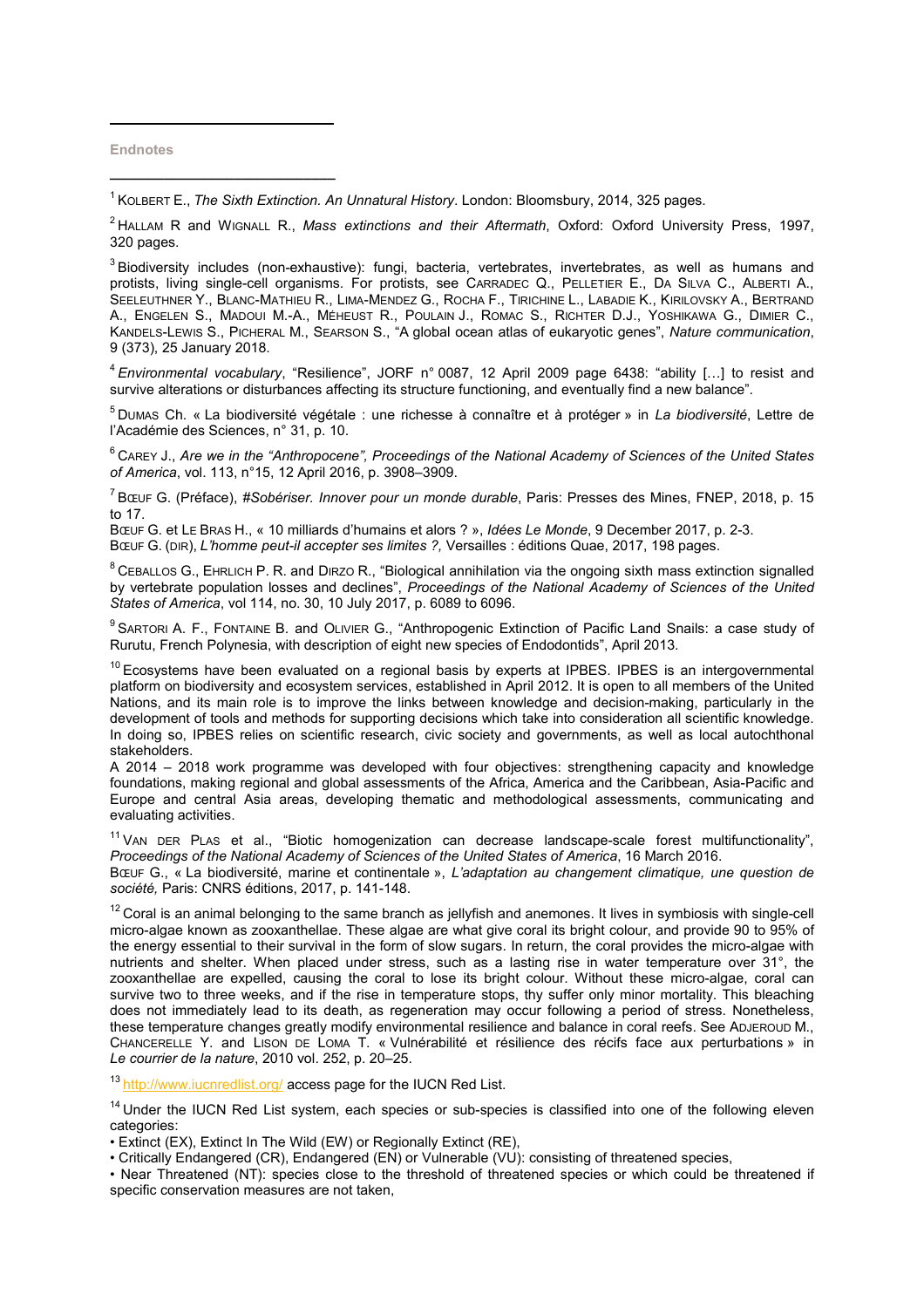-• Least Concern (LC): species for which the risk of extinction is low,

• Data deficient (DD): species for which an assessment has not been possible due to insufficient data,

• Non Applicable (NA): species not subject to assessment as recently introduced (generally after 1500) or present in the region only occasionally or marginally,

• Not Evaluated (NE): species which have not yet been assessed based on IUCN criteria.

<sup>15</sup> IUCN Species Survival Commission, "IUCN Red List Categories and Criteria", Version 3.1, Second edition, 2012, 40 pages.

<sup>16</sup> <http://uicn.fr/wp-content/uploads/2018/07/resultats-synthetiques-liste-rouge-france.pdf> Summary table of red lists for France, established by the French Committee and the French Natural History Museum.

<sup>17</sup> REGNIER C., ACHAZ G., LAMBERT A., COWIE R. H., BOUCHET P. and FONTAINE B., "Mass extinction in poorly known taxa", *Proceedings of the National Academy of Sciences of the United States of America*, vol. 12, no. 25, 23 June 2015, p. 7761–7766.

<sup>18</sup> CowLISHAW G., "Predicting the Pattern of Decline of African Primate Diversity: an Extinction Debt from Historical Deforestation", *Conservation Biology*, 24 September 2008.

<sup>19</sup> Three criteria must be taken into account: the variation in the slope and starting point of the curve, the variation in the definition and evaluation of deforestation as well as the variation in the evaluation of the number of species on Earth and in tropical forests. Although this instrument is based on a probabilistic method, the extinction rates calculated are always 1,000 to 10,000 times greater than natural extinction rates.

<sup>20</sup> REGNIER C., ACHAZ G., LAMBERT A., COWIE R. H., BOUCHET P. and FONTAINE B., "Mass extinction in poorly known taxa", *Proceedings of the National Academy of Sciences of the United States of America*, vol. 12, no. 25, 23 June 2015, p. 7761–7766.

<sup>21</sup> VILLANI C. *Donner un sens à l'intelligence artificielle : pour une stratégie nationale et européenne,* Parliamentary mission entrusted by French Prime Minister E. Philippe to Mr C. Villani, mathematician and Deputy of Essonne, March 2018, Paris: La Documentation Française, p. 126-127.

 $22$  Two causes in particular are subject to evaluation by a group of experts from IPBES; the first group is working on guidelines for assessing the degradation and restoration of land, the second is working on the assessment of invasive exotic species. Their conclusions are due in 2019.

<sup>23</sup> STANTON R. L., MORRISSEY C. A. et CLARK R. G., "Analysis of trends and agricultural drivers of farmland bird declines in North America: A review", *Agriculture, Ecosystems and Environment*, 254 (2018), p. 244 to 254.

<sup>24</sup> Central Administration of French Southern and Antarctic Lands, "The overall strategy of preserving natural heritage in the French Southern and Antarctic lands". In ocean environments, it is usually the most resistant individual of an invasive species which survives the most difficult journeys. In France's Southern and Antarctic territories, invasive species such as cats, rabbits and dandelions increase the erosion of biodiversity and upset the balance in ecosystems.

<sup>25</sup> STEFFEN W., ROCKSTRÖM J., RICHARDSON K., LENTON T. M., FOLKE C., LIVERMAN D., SUMMERHAYES C. P., BARNOSKY A. D., CORNELL S. E., CRUCIFIX M., DONGES J. F., FETZER I., LADE S. J., SCHEFFER M., WINKELMANN M., AND SCHELLNHUBER H. J., "Trajectories of the Earth System in the Anthropocène", *Proceedings of the National Academy of Sciences of the United States of America*, 0027-8424, 1 August 2018.

Oxygen Minimum Zones (OMZs) are characterised by a low level of oxygen and are located in tropical regions, in the East Pacific and the north of the Indian Ocean. In the ocean, oxygen is contained in the coldest waters, not the warmest. Climate change modifies the penetration of oxygen in deep oceanic waters. Penetration is slowed down and the size of the area in which deep waters and surface waters meet is reduced. This leads to impoverishment of intermediary areas as the mixing areas are reduced in size, creating oxygen minimum zones. The warming of surface waters has the immediate consequence of preventing oxygen from reaching the deep waters of the ocean. Also, in the deep water, oxygen consumption by respiration of organisms and decomposition of organic matter is not compensated for by photosynthesis, which adds to the oxygen impoverishment of intermediate and deep waters. Photosynthesis is the ability plants have to consume the carbon dioxide in the air and assimilate the carbon compounds by letting off oxygen. However, photosynthesis requires energy from light, and can only take place in surface waters.

 $26$  O'NEIL B. C., DALTON M., FUCHS R., JIANG L., PACHAURI S., and ZIGOVA K., "Global demographic trends and future carbon emissions", *Proceedings of the National Academy of Sciences of the United States of America,* Vol 107, no. 41, 12 October 2010, p. 17521–17526.

BŒUF G. et LE BRAS H., « 10 milliards d'humains et alors ? », *Idées Le Monde*, 9 December 2017, p. 2-3.

GUILLOU M. et MATHERON G., *Neuf milliards d'hommes à nourrir. Un défi pour demain*, Paris: François BOURIN, 2011, 420 pages.

<sup>27</sup> KAHN, P.H. 2002. Children's affiliations with nature: structure, development, and the problem of environmental generational amnesia. In P. H. Kahn & S. R. Kellert (Eds.), Children and nature: psychological, sociocultural, and evolutionary investigations, pp. 93–116. MIT Press.